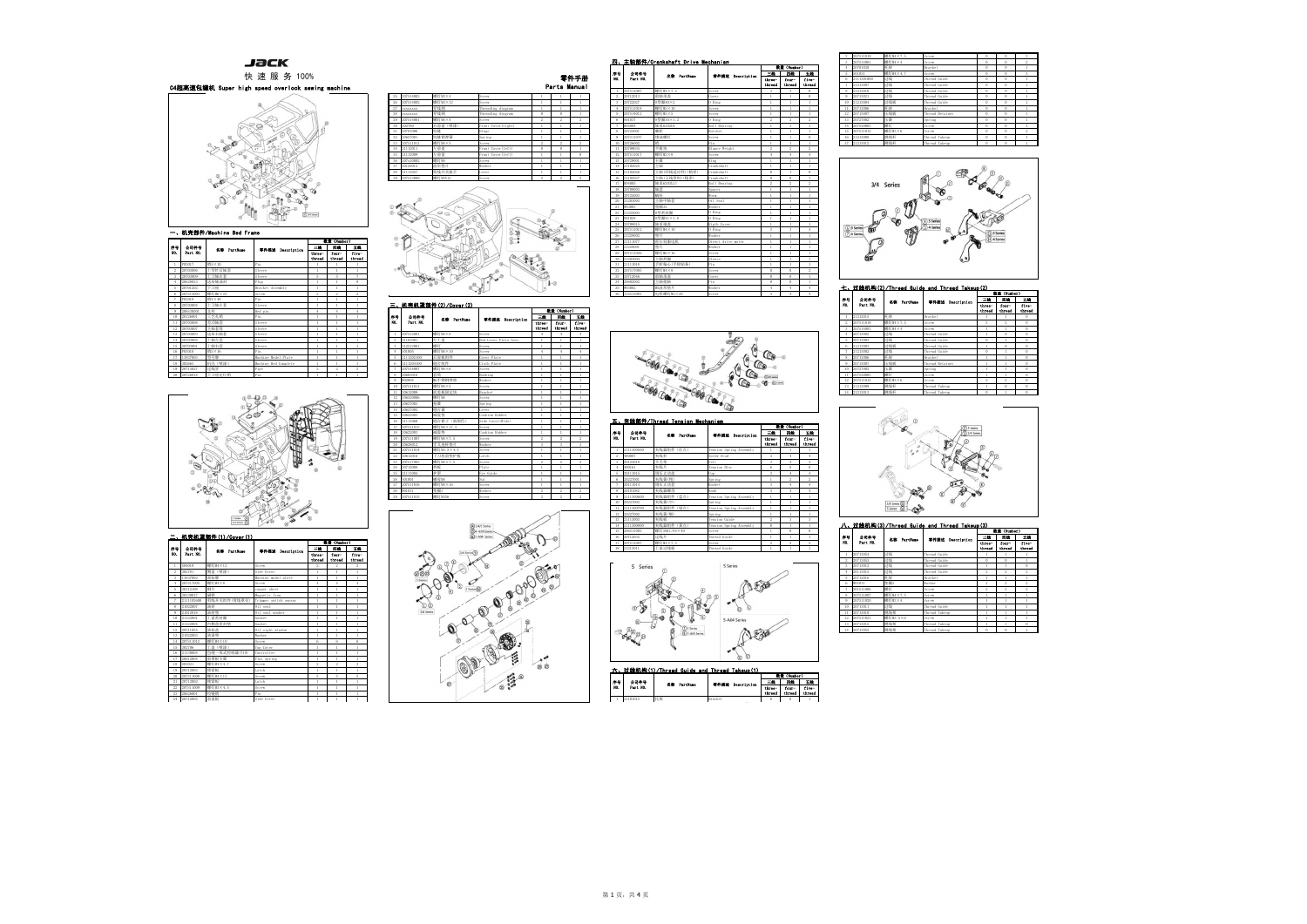





S

|                |            | │ 八\ 左列 啊   切【™】 F000 MOUNTII SIII |                  |                  | <b>Eric (Humber)</b> |                 |
|----------------|------------|------------------------------------|------------------|------------------|----------------------|-----------------|
| Þ₩.            | 公司件号       | 名意 PartHane                        | 零件描述 Description | 三歲               | 四絵                   | 五輪              |
| m.             | Part NO.   |                                    |                  | three-<br>thread | four-<br>thread      | five-<br>thread |
|                | 2070500400 | 送料连杆组件                             | Connection       |                  |                      |                 |
| $\,2\,$        | 20710003   | 送布偏心                               | Regulator        |                  | 1                    | $\mathbf{I}$    |
| 3              | 207S14012  | 螺钉M5×5                             | Screw            | $\overline{2}$   | $\overline{2}$       | $\overline{2}$  |
| $\ddot{4}$     | 20710002   | 小偏心轮                               | Feed Eccent      |                  | ï                    | ï               |
| 5              | 207S14003  | 螺钉M3×4                             | Screw            | $\overline{2}$   | $\overline{2}$       | $\overline{2}$  |
| 6              | 20710001   | 偏心轮                                | Eccent           |                  |                      | 1               |
| $\overline{7}$ | 20712018   | 弹簧板                                | Flat Spring      |                  |                      | Ï               |
| 8              | 20626003   | 曲柄销                                | Pin              |                  | Ï                    | I.              |
| $\overline{9}$ | 20629006   | 卡簧                                 | Ring             |                  | ï                    | I.              |
| 10             | 20705004   | 送料连杆                               | Connection       |                  | Ï                    | ï               |
| 11             | 207S14007  | 螺钉M4×6                             | Screw            |                  | ١                    | I.              |
| 12             | B08001     | 滚针轴承26×22×10                       | Needle Bearing   |                  | 1                    | 1               |
| 13             | 20710004   | 开针偏心凸轮                             | Eccent Assembly  |                  |                      | Ï               |
| 14             | 20727003   | 弹簧                                 | Spring           | 1                | 1                    | $\mathbf{I}$    |
| 15             | 207S20005  | 螺钉M2                               | Screw            | ĭ.               | ï                    | I.              |
| 16             | 20709006   | 競爪                                 | Ratchet          |                  |                      | 1               |
| 17             | 20722005   | 油封                                 | Gaket            |                  |                      | Ï               |
| 18             | 001027     | 0型圈4×1.3                           | 0 Ring           |                  | ï                    | f,              |
| 19             | 20728001   | 铬片                                 | Washer           |                  | 1                    | 1               |
| 20             | 20727004   | 弹簧                                 | Spring           |                  |                      | ï               |
| 21             | H05002     | 档圈3                                | Ring             |                  | ï                    | ĭ.              |
| $^{22}$        | 20702005   | 开针掀扭轴                              | Push Button      |                  |                      | 1               |
| 23             | 207S20006  | 螺钉M5×5                             | Screw            |                  |                      | ï               |
| 24             | 20705005   | 差动连片                               | Link             |                  | ï                    |                 |
| 25             | S05018     | 螺钉M6×0.75×12                       | Screw            | ï                | I.                   | I.              |
| 26             | 20704008   | 差动曲柄                               | Lever            | 1                | ï                    | $\mathbf{I}$    |
| 27             | 20622010   | 差动轴0型圈                             | 0 Ring           |                  |                      |                 |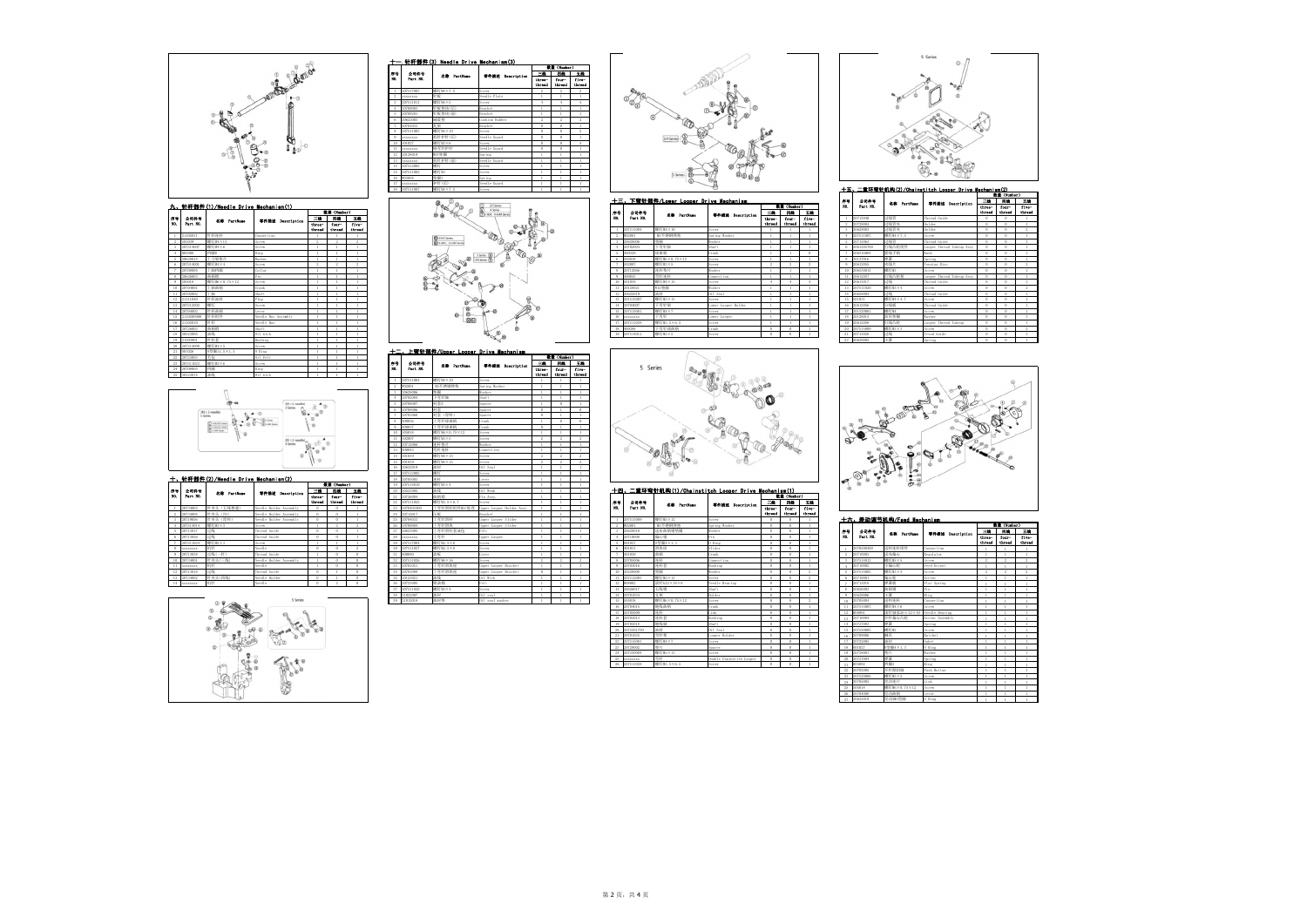| 28 | 20702006   | 差动轴     | Shaft           |          |                |                |     |            |                               |                   |                |             |              |
|----|------------|---------|-----------------|----------|----------------|----------------|-----|------------|-------------------------------|-------------------|----------------|-------------|--------------|
| 29 | 20712019   | 差动杆     | Lever           |          |                |                |     |            | 十八、萌布机构/Knife Drive Mechanism |                   |                |             |              |
| 30 | 20627006   | 差动扳手定位簧 | Spring          |          |                |                |     |            |                               |                   |                | 数量 (Munber) |              |
| 31 | 207S20007  | 螺钉      | Screw           |          |                |                | 序号  | 公司件号       | 名称 PartMane                   | 零件描述 Description  | 三路             | 四线          | 玉柱           |
| 32 | 207S11008  | 螺钉M4×12 | Screw           | $\alpha$ | $\mathfrak{D}$ | $\overline{2}$ | HO. | Part NO.   |                               |                   | three-         | four-       | five         |
| 33 | 20712020   | 调节板     | Regulator Plate |          |                |                |     |            |                               |                   | thread         | thread      | three        |
| 34 | 20711007   | 格圈      | Spacer          | $\alpha$ | $\alpha$       | $\circ$        |     | 20726005   | 导向销                           | Pin               |                |             |              |
| 35 | 207S16002  | 螺母      | Stopper         | $\alpha$ | $\alpha$       | $\circ$        |     | 20702009   | 上刀架轴                          | Upper Knife Lever |                |             |              |
| 36 | 30228009   | 格片      | Washer          | $\alpha$ | $\circ$        | $\circ$        |     | 2072201700 | 油封                            | Oil Seal          |                |             |              |
| 37 | 207S11011  | 螺钉M4×5  | Screw           | $\alpha$ | $\sim$         | $\circ$        |     | 20708019   | 挡块                            | Collar            | $\mathfrak{D}$ | $\circ$     | $\circ$      |
| 38 | 20728003   | 蝶形垫片    | Spring Washer   |          |                |                | ь   | S10003     | $M6 \times 0.75 \times 5$     | Screw             | $\alpha$       | $\alpha$    | $\mathbf{2}$ |
| 39 | 2071600100 | 调节螺母    | Nut             |          |                |                |     | 207S11016  | 螺钉M4×16                       | Screw             | $\sim$         | $\sim$      | $\circ$      |
| 40 | 207S30001  | 螺钉      | Screw           |          |                |                |     | 400041     | 上刀连杆                          | Connection        |                |             |              |
| 41 | 10131093   | 标签      | Seal            |          |                |                |     | 207S14007  | 螺钉M4×6                        | Screw             |                |             |              |
| 42 | H05018     | 卡簧3.5   | Ring            |          |                |                |     | 20704012   | 上刀曲柄                          | Crank             |                |             | $\Omega$     |
| 43 | 20727005   | 弹簧      | Spring          |          |                |                | 10  | 20704030   | 上刀曲柄                          | Crank             |                |             |              |
| 44 | 20728005   | 格片      | Washer          |          |                |                |     | S05018     | 螺钉M6×0.75×12                  | Screw             |                |             |              |
| 45 | 20709007   | 螺母      | Pin             |          |                |                | 12  | 20626003   | 曲柄销                           | Pin               |                |             |              |
|    | 20702007   | 调节杆     | Adjusting Bar   |          |                |                | 13  | S01029     | 螺钉M3.5×7.5                    | Screw             |                |             |              |







| 28 20702006          | haft            |                |  |             |                                                                                 |                                                 |                                                                                                     |        |                      |                | - 42 12                | - 985年                        | crew                                          |                     |             |          |             | 22 207S13009                | 螺钉M5×12                                         | Screw                  | $4 \quad 1$ | 4           |       |
|----------------------|-----------------|----------------|--|-------------|---------------------------------------------------------------------------------|-------------------------------------------------|-----------------------------------------------------------------------------------------------------|--------|----------------------|----------------|------------------------|-------------------------------|-----------------------------------------------|---------------------|-------------|----------|-------------|-----------------------------|-------------------------------------------------|------------------------|-------------|-------------|-------|
| 20712019<br>苏动杆      | ever            | $\mathbf{1}$   |  |             |                                                                                 | 十八、剪布机构/Knife Drive Mechanism                   |                                                                                                     |        |                      |                | 43<br>20616016         | 压脚轴助板                         | Auxiliary Plank                               | $\sqrt{2}$          |             |          |             |                             |                                                 |                        |             |             |       |
| 动板手定位簧<br>20627006   | pring           | $\mathbf{1}$   |  |             |                                                                                 |                                                 |                                                                                                     |        | 数量 (Number)          |                | 44 xxxxxx              | 压脚组件                          | resser Foot Assy                              |                     |             |          |             |                             |                                                 |                        |             |             |       |
| 207S20007            | Screw           | $\overline{1}$ |  | $# +$ $#0.$ | 公司件号<br>Part NO.                                                                | 名称 PartName                                     | 零件描述 Description                                                                                    | 三路     | 四歳 一                 | 五集             | 45<br>20712026         | 压脚护手                          | inger Guard                                   |                     |             |          |             |                             |                                                 |                        |             |             |       |
| 螺钉M4×12<br>207S11008 | crew            | 2              |  |             |                                                                                 |                                                 |                                                                                                     | three- | four-                | five-          | 46 20712048            | 板簧                            | topper                                        | $\Omega$            |             |          |             |                             |                                                 |                        |             |             |       |
| 调节板<br>20712020      | Regulator Plate | $\mathbf{1}$   |  |             |                                                                                 |                                                 |                                                                                                     |        | thread thread thread |                | 47 207S11009           | 螺钉3×4.5                       | Screw                                         |                     |             |          |             |                             | 3/4 Series                                      | 3/4 Series             |             | 5 Series    |       |
| 垫圈<br>20711007       | pacer           | $\sim$         |  |             | 1 20726005                                                                      | 导向销                                             |                                                                                                     |        |                      |                | 48 207S11020           | 螺钉3×4                         | Screw                                         |                     |             |          |             |                             | (7) 5 Series                                    |                        |             |             |       |
| 银母<br>207S16002      | topper          | $^{\circ}$     |  |             | 2 20702009                                                                      | 上刀架轴                                            | Upper Knife Lever                                                                                   |        |                      |                | 49 2113030900          | 治压脚电磁铁                        | lectromagnet assembly                         |                     |             |          |             |                             |                                                 | $\times$ $\circ$       |             |             |       |
| 30228009             | asher           | $\sim$         |  |             | 3 2072201700                                                                    | 油封                                              | Dil Seal                                                                                            |        |                      |                | 50 207S11026           | 螺钉M6×16                       | Screw                                         |                     |             |          |             |                             |                                                 | $\curvearrowleft$      |             |             |       |
| 螺钉M4×5<br>207S11011  | Screw           | $\overline{2}$ |  |             | 4 20708019                                                                      | 挡脚                                              | Collar                                                                                              |        | $\sim$               | 2 <sup>2</sup> |                        |                               |                                               |                     |             |          |             |                             |                                                 |                        |             |             |       |
| 蝶形垫片<br>20728003     | Spring Washer   | $\overline{1}$ |  |             | 5 \$10003                                                                       | $M6 \times 0.75 \times 5$                       | Screw                                                                                               |        |                      |                |                        |                               |                                               |                     |             |          |             |                             |                                                 |                        |             |             |       |
| 调节螺母<br>2071600100   |                 | $\overline{1}$ |  |             | 6 207511016                                                                     | 螺钉M4×16                                         | Serew.                                                                                              |        |                      |                |                        |                               |                                               |                     |             |          |             |                             |                                                 |                        |             |             |       |
| 207530001            | crew.           | $\mathbf{1}$   |  |             | 400041                                                                          | 上刀连杆                                            | onnection.                                                                                          |        |                      |                |                        |                               |                                               |                     |             |          |             |                             |                                                 |                        | Q           |             |       |
| 起発<br>10131093       |                 | $\mathbf{1}$   |  |             | 8 207514007                                                                     | 螺钉M4×6                                          | crew.                                                                                               |        |                      |                |                        |                               |                                               | $\circlearrowright$ |             |          |             | 3/4 Series (2)              |                                                 |                        |             |             |       |
| 卡簧3.5<br>H05018      |                 | $\overline{1}$ |  |             | 9 20704012                                                                      | 上刀曲柄                                            | Crank                                                                                               |        |                      |                |                        |                               |                                               |                     |             |          |             | 5 Series C                  |                                                 |                        |             |             |       |
| 強部<br>20727005       | pring           | $\overline{1}$ |  |             | 10 20704030                                                                     | 上刀曲柄                                            | Crank                                                                                               |        |                      |                |                        |                               |                                               |                     |             |          |             |                             |                                                 |                        |             |             |       |
| 换比<br>20728005       | asher           | $\overline{1}$ |  |             | 11 S05018                                                                       | 螺钉M6×0.75×12                                    | Screw                                                                                               |        |                      |                |                        |                               |                                               |                     |             |          |             |                             |                                                 |                        |             |             |       |
| 螺母<br>20709007       |                 | $\overline{1}$ |  |             | 12 20626003                                                                     | 曲柄销                                             |                                                                                                     |        |                      |                |                        | $\mathbf{m}^{\odot}$          |                                               |                     |             |          |             | $\circ$                     |                                                 |                        |             |             |       |
| 调节杆<br>20702007      | Adjusting Bar   | $\mathbf{1}$   |  | 13 S01029   |                                                                                 | 螺钉M3.5×7.5                                      | Screw                                                                                               |        |                      |                |                        |                               |                                               |                     |             |          |             |                             |                                                 |                        |             |             |       |
|                      |                 |                |  |             | 16 2070101<br>17 20701036<br>18 S04019<br>19 2070105<br>20 XXXXXXX<br>21 W01011 | 上刀座<br>上刀座<br>螺钉M4×12<br>刀片安装板(厚料)<br>切刀<br>特圈3 | pper Knife Clamp<br>pper Knife Clamp<br>crew.<br>Angled Upper Knife Clamp<br>Angled Upper<br>Washer |        |                      | $^{\circ}$     |                        | ♨                             | $\circledcirc$ + $\circledcirc$<br>$10 - 000$ |                     |             |          |             |                             | $\rightarrow \infty$<br>二十二、HR装置机构部件/H.R.Device |                        |             |             |       |
|                      |                 |                |  |             | 22 207511020                                                                    | 螺钉M3×4                                          | Screw                                                                                               |        |                      |                |                        |                               |                                               |                     |             |          |             |                             |                                                 |                        |             | 煮量 (Number) |       |
|                      |                 |                |  |             | 23 20712053                                                                     | 上刀凹角切 (厚料)                                      | Angled Upper Knife Gib                                                                              |        |                      |                |                        | 6                             |                                               |                     |             |          | <b>IF-1</b> | 公司件号                        |                                                 |                        |             | 三輪 四线 五射    |       |
|                      |                 |                |  |             | 24 20712051                                                                     | 地域                                              | Waste Guard                                                                                         |        |                      |                |                        | da                            |                                               |                     |             |          | HO.         | Part MO.                    | 名称 PartName                                     | 零件描述 Description       | three-      | four-       | five  |
|                      |                 |                |  |             | 25 S11025                                                                       | 螺钉M4×20                                         | Screw                                                                                               |        |                      |                |                        |                               |                                               |                     |             |          |             |                             |                                                 |                        | thread      | thread      | three |
|                      |                 |                |  |             | 26 207512004                                                                    | 螺钉M5×8                                          | crew                                                                                                |        |                      |                |                        | ా                             |                                               |                     |             |          |             | 212011                      | 挡油板                                             |                        |             |             |       |
|                      |                 |                |  |             | 27 20709013                                                                     | 压板                                              | Lower Knife Clamp                                                                                   |        |                      |                |                        |                               |                                               |                     |             |          |             | 123002                      | 油毡                                              | Felt                   |             |             |       |
|                      |                 |                |  |             | 28 xxxxxxxx                                                                     | 下刀                                              | ower Knife                                                                                          |        |                      |                |                        | $\circ$                       |                                               |                     |             |          |             | 123003                      |                                                 |                        |             |             |       |
|                      |                 |                |  |             | 29 20701131                                                                     | 下刀架                                             | Lower Knife Holder                                                                                  |        |                      |                |                        | <b>AAAA</b>                   |                                               |                     |             |          |             | 222002                      | 上硅油盒盖                                           | ver                    |             |             |       |
|                      |                 |                |  | $20 - 20$   | 72700 <sub>€</sub>                                                              | 弹簧                                              | pring                                                                                               |        |                      |                |                        |                               |                                               |                     |             |          |             | 21211002                    | 上硅油盒                                            | Silicone Oil Reservoir |             |             |       |
|                      |                 |                |  |             | 31 207010                                                                       | 下刀架                                             | Lower Knife Holder                                                                                  |        |                      |                |                        |                               |                                               |                     |             |          |             | 21212005                    | 过线架                                             | Thread Guide           |             |             |       |
|                      |                 |                |  |             |                                                                                 | 下刀架 (厚料)                                        | ower Knife Clamp                                                                                    |        |                      |                |                        |                               |                                               |                     |             |          |             | 1212006                     | 过线架                                             | pread Guide            |             |             |       |
|                      |                 |                |  |             | 207S11019                                                                       | 螺钉M4×7.5                                        | crew                                                                                                |        |                      |                |                        |                               | 二十、供油机构(1)/Lubrication Mechanism(1)           |                     |             |          |             | 07S11012                    | 螺钉M4×10                                         | crew                   |             |             |       |
|                      |                 |                |  |             |                                                                                 |                                                 | Lower Knife Holder Guard                                                                            |        |                      |                |                        |                               |                                               |                     | 数量 (Number) |          |             | 2071101600                  | 下硅油盒                                            | Silicone Oil Reservoir |             |             |       |
|                      |                 |                |  |             | 35 S01010                                                                       | 螺钉M4×8                                          | Screw                                                                                               |        |                      |                | H <sub>0</sub><br>公司件号 | <b><i>A</i>CO</b> Dentificant | <b>Withink Boundaries</b>                     |                     |             | 三緒 四銭 五銭 |             | 10 <sup>2</sup><br>20723009 | 油毡                                              | Oil Felt               |             |             |       |
|                      |                 |                |  |             |                                                                                 |                                                 |                                                                                                     |        |                      |                |                        |                               |                                               |                     |             |          |             |                             |                                                 |                        |             |             |       |

|                  |                       |                  |                |             |               | 32 ZUIUIUSZ<br>コドカ 水 キンチタイプ | LOWEL VIIIE CISHD        | $\sim$ 1 |    |                  |                                     |                    |                   |                      |       | 1.21212000    | 12.000.000 | intead onide                    |  |  |
|------------------|-----------------------|------------------|----------------|-------------|---------------|-----------------------------|--------------------------|----------|----|------------------|-------------------------------------|--------------------|-------------------|----------------------|-------|---------------|------------|---------------------------------|--|--|
|                  |                       |                  |                |             |               | 33 207511019<br>螺钉M4×7.5    | crew.                    |          |    |                  | 二十、供油机构(1)/Lubrication Mechanism(1) |                    |                   |                      |       | 207S11012     | 螺钉M4×10    | <b>CTPE</b>                     |  |  |
|                  |                       |                  |                |             |               | 地板                          | Lower Knife Holder Guard |          |    |                  |                                     |                    |                   | 数量 (Number)          |       | 9 2071101600  | 下硅油盒       | Silicone Oil Reservoir          |  |  |
|                  |                       |                  |                |             |               | 35 501010<br>螺钉M4×8         | crew.                    |          | 序号 | 公司件号<br>Part NO. | 名称 Partitions                       | 零件摘述 Description   |                   | 三线   四线   五线         |       | 10 20723009   |            | Oil Felt                        |  |  |
|                  |                       |                  |                |             |               |                             |                          |          |    |                  |                                     |                    |                   | three- four-         | five- |               |            |                                 |  |  |
|                  |                       |                  |                |             |               |                             |                          |          |    |                  |                                     |                    |                   | thread thread thread |       | 12 207S11008  | 螺钉M4×12    | <b>Screw</b>                    |  |  |
|                  | 七、送布机构/Feed Mechanism |                  |                |             |               |                             |                          |          |    | 2072000200       | 油泵组件                                | com <sup>2</sup>   |                   |                      |       | 13 20701037   | 针线冷却器      | Needle Thread Lubricator        |  |  |
|                  |                       |                  |                | 数量 (Number) |               |                             |                          |          |    | 2 20725002       |                                     | Worm Wheel         |                   |                      |       | 14 20709014   | 滚珠         |                                 |  |  |
| 公司件号<br>Part NO. | 名称 PartName           | 零件措法 Description |                |             | 三歲 四歲 五歲      |                             |                          |          |    | 3 207S14006      | 螺钉M5×5                              | Screw              |                   |                      |       | 15 20712041   | 油管率        | amn:                            |  |  |
|                  |                       |                  | three-         | four-       | five-         |                             |                          |          |    | 4 207S11019      | 螺钉M4×7.5                            | Screw              | 2                 |                      |       | 16 40123013   | 油线         | Oil Wick                        |  |  |
|                  |                       |                  | thread         |             | thread thread |                             |                          |          |    | 5 21112028       | 接油盘                                 | 0il guard          |                   |                      |       | 17 40121002   |            |                                 |  |  |
| 20628023         | 计单纯连接                 |                  |                |             |               |                             |                          |          |    | 6 207511007      | <b>NR4TM4X7.5</b>                   | Screw              |                   |                      |       | 18 20711017   | 下硅油盒盖      |                                 |  |  |
| H05009           | 开口挡圈7                 |                  |                |             |               |                             |                          |          |    | 7 20712035       | 速油器盖                                | Tevo"              |                   |                      |       | 19 20711016   | 下硅油盒       | Silicone Oil Reservoir          |  |  |
| 20702008         | 送布轴                   | haft             |                |             |               |                             |                          |          |    | 8 001028         | 0型圈41X1.8                           | 0 Ring             |                   |                      |       | 20 207S30003  | 组合螺钉M4×12  | Screw                           |  |  |
| 20628011         | 送料轴垫圈                 | asher            | $\overline{2}$ |             |               |                             |                          |          |    | 9 20736004       | 速油器                                 | Filter Element     |                   |                      |       | 21 207S11007  | 螺钉M4×7.5   | crew                            |  |  |
| 2070400900       | 送料曲柄组件                |                  |                |             |               |                             |                          |          |    | 10 21101010      |                                     | `ank               |                   |                      |       | 22 20701038   | 针线冷却器      | <b>Needle Thread Lubricator</b> |  |  |
| 20704010         | 送料曲柄                  | rank             |                |             |               |                             |                          |          |    | 11 206530009     | 寸油螺钉                                | <b>Joint Screw</b> |                   |                      |       | 23 2070103000 | 下硅油盒组件A    | Silicone Oil Reservoir          |  |  |
| 210203           | 螺钉M6×0.75×12          | Serew            |                |             |               |                             |                          |          |    | 12 20122033      |                                     | Washer             | 12                | 10                   |       | 24 20612062   | 油管螺钉垫片     | Washer                          |  |  |
| 07S11029         | 螺钉M3×6                | Screw            |                |             |               |                             |                          |          |    | 13 501032        | 螺钉M4×17.5                           | Screw              |                   |                      |       |               |            |                                 |  |  |
| 1709008          | 曲柄                    | rank)            |                |             |               |                             |                          |          |    | 14 21121001      | 上喷油管                                | Upper screen       |                   |                      |       |               |            |                                 |  |  |
| 1709009          | 曲柄销                   | Crank Pin        |                |             |               |                             |                          |          |    | 15 20736007      | 油管接头                                | loint              |                   |                      |       |               |            |                                 |  |  |
| 0709010          |                       |                  |                |             |               |                             |                          |          |    | 16 20729005      | 油管卡簧中8.3                            | Clamn.             |                   |                      |       |               |            |                                 |  |  |
| 0710005          | 偏心销                   |                  |                |             |               |                             |                          |          |    | 17 12921003      | 维尼龙油管(p 5xp 8)                      |                    | 0.15 <sub>m</sub> | 0.15 <sub>m</sub>    |       |               |            |                                 |  |  |
| 10704011         | 谈料曲柄                  |                  |                |             |               |                             |                          |          |    | 18 207S13008     | <b>螺钉M4×16</b>                      | Screw              |                   |                      |       |               |            |                                 |  |  |
| 12928008         | 平热圈                   |                  |                |             |               |                             |                          |          |    | 19 12921003      | 维尼龙油管(g 5xg 8)                      |                    | 0.19n             | 0.19n                |       |               |            |                                 |  |  |
| 3201004          | Automatic             |                  | $\sim$         |             |               |                             |                          |          |    | 00 01111005      |                                     | ALL LEAR           | $\sim$            |                      |       |               |            |                                 |  |  |



|                 |            |             |                          |                  | 着量 (Humber)     |                |
|-----------------|------------|-------------|--------------------------|------------------|-----------------|----------------|
| 序号              | 公司件号       | 名意 PartHane | 零件描述 Description         | 三輪               | 四粒              | ΞĔ             |
| NO.             | Part NO.   |             |                          | three-<br>thread | four-<br>thread | five<br>thre   |
|                 | 21212011   | 档油板         | Cover                    |                  |                 | $\mathbf{1}$   |
| 2               | 21123002   | 油毡          | Felt.                    | 1                | 1               | $\Omega$       |
| 3               | 21123003   | 毛毡          | Pelt.                    | 0                | $\Omega$        | $\mathbf{1}$   |
| 4               | 21222002   | 上硅油盒盖       | Cover                    | 1                | 1               | $\mathbf{1}$   |
| 5               | 21211002   | 上硅油盒        | Silicone Oil Reservoir   | ï                | I.              | $\mathbf{1}$   |
| 6               | 21212005   | 过线架         | Thread Guide             | 1                | 1               | $\Omega$       |
| 7               | 21212006   | 过线架         | Thread Guide             | $\theta$         | $\theta$        | $\mathbf{1}$   |
| 8               | 207S11012  | 螺钉M4×10     | Screw                    | 1                | ı               | $\mathbf{1}$   |
| $\alpha$        | 2071101600 | 下硅油盒        | Silicone Oil Reservoir   | ï                | I.              | $\Omega$       |
| 10              | 20723009   | 油毡          | Oil Felt                 | 1                | 1               | $\mathbf{1}$   |
| $\overline{11}$ |            | 别针          | Pin                      | ï                | I.              | $\mathbf{1}$   |
| 12              | 207S11008  | 螺钉M4×12     | Serew                    | $\overline{2}$   | $\overline{2}$  | $\mathbf{0}$   |
| 13              | 20701037   | 针线冷却器       | Needle Thread Lubricator | 1                | I.              | $\bf{0}$       |
| 14              | 20709014   | 遠珠          | Plug                     | ï                | ï               | $\mathbf{1}$   |
| 15              | 20712041   | 油管夹         | Clamp                    | $\overline{2}$   | $\overline{2}$  | $\overline{2}$ |
| 16              | 40123013   | 油线          | Oil Wick                 | ï                | ï               | $\mathbf{1}$   |
| 17              | 40121002   | 油管          | Tube                     | 1                | I.              | $\mathbf{1}$   |
| 18              | 20711017   | 下硅油盒盖       | Cover                    | ï                | ï               | $\mathbf{1}$   |
| 19              | 20711016   | 下硅油盒        | Silicone Oil Reservoir   | ï                | Ï               | $\mathbf{1}$   |
| 20              | 207S30003  | 组合螺钉M4×12   | Serew                    | ï                | ï               | $\mathbf{1}$   |
| 21              | 207S11007  | 螺钉M4×7.5    | Serew                    | 0                | $\theta$        | $\overline{2}$ |
| 22              | 20701038   | 针线冷却器       | Needle Thread Lubricator | 0                | $\Omega$        | $\mathbf{1}$   |
| 23              | 2070103000 | 下硅油盒组件A     | Silicone Oil Reservoir   | $\theta$         | $\theta$        | $\mathbf{1}$   |
| 24              | 20612062   | 油管螺钉垫片      | Washer                   | 9                | $\overline{2}$  | $\overline{2}$ |



|          |                 |                        |                        |               |                    |                |    |           |                                 |                        |                |             |                |            |                  |                                      |                    | <b>TETUM</b>      | <b>CETORA</b>     |                |
|----------|-----------------|------------------------|------------------------|---------------|--------------------|----------------|----|-----------|---------------------------------|------------------------|----------------|-------------|----------------|------------|------------------|--------------------------------------|--------------------|-------------------|-------------------|----------------|
|          |                 | 十七、送布机构/Feed Mechanism |                        |               |                    |                |    |           |                                 |                        |                |             |                |            | 2072000200       | 油泵组件                                 | Pump               |                   |                   |                |
|          |                 |                        |                        |               | <b>卷章 (Number)</b> |                |    |           |                                 |                        |                |             |                |            | 20725002         | 蜗轮                                   | Worm Wheel         |                   |                   | $\blacksquare$ |
| 序号       | 公司件号            | 名意 PartHane            | 零件描述 Description       | 三輪            | 四位                 | 五輪             |    |           |                                 |                        |                |             |                |            | 207S14006        | 螺钉M5×5                               | Screw              |                   |                   |                |
| ю.       | Part NO.        |                        |                        | three-        | for-               | five-          |    |           |                                 |                        |                |             |                |            | 207S11019        | 螺钉M4×7.5                             | Screw              |                   | -2                |                |
|          |                 |                        |                        | thread        | thread             | thread         |    |           |                                 |                        |                |             |                |            | 21112028         | 接油盘                                  | 0il guard          | $\overline{1}$    | $\overline{1}$    | $\blacksquare$ |
|          | 20628023        | 送布轴油材                  | $P1n\sigma$            |               |                    |                |    |           |                                 |                        |                |             |                |            | 107511007        | 螺钉M4X7.5                             | Screw              | $\sim$            | $\mathcal{R}$     | $\overline{2}$ |
|          | 105009          | 千口挡圈7                  | Ring                   |               |                    |                |    |           |                                 |                        |                |             |                |            | 20712035         | 連連器部                                 | Cover              |                   |                   |                |
|          | 0702008         | 关布轴                    | Shaft                  |               |                    |                |    |           |                                 |                        |                |             |                |            | 01028            | 0型圈41X1.8                            | 0 Ring             |                   |                   |                |
|          | 20628011        | 关料轴垫圈                  | Washer                 |               | $^{2}$             | $\mathcal{L}$  |    |           |                                 |                        |                |             |                |            | 20736004         | 法油器                                  | Filter Element     |                   |                   | $\blacksquare$ |
|          | 1070400900      | 关料曲柄组件                 | <b>Crank</b>           |               |                    |                |    |           |                                 |                        |                |             |                |            | 21101010         | 油缸                                   | <b>l</b> ank       |                   |                   |                |
|          | 20704010        | 关料曲柄                   | Crank                  |               |                    |                |    |           |                                 |                        |                |             |                |            | 206S30009        | 过油螺钉                                 | <b>Joint Screw</b> | -5                | -5                | - 5            |
|          | 605018          | 图钉M6×0.75×12           | Screw                  | $\mathcal{Q}$ | $\overline{2}$     | -2             |    |           |                                 |                        |                |             |                |            | 20122033         | 格片                                   | Washer             | 12                | 10                | 10             |
|          | 107511029       | 螺钉M3×6                 | Screw                  | 2             | $^{9}$             | 2              |    |           |                                 |                        |                |             |                |            | 01032            | 螺钉M4×17.5                            | Screw              | -2                | 2                 | $\overline{2}$ |
|          | 0709008         | 曲柄                     | Crank                  |               |                    |                |    |           |                                 |                        |                |             |                |            | 21121001         | 上啼油管                                 | Upper screem       |                   |                   | -1             |
|          | 20709009        | 曲柄销                    | Crank Pin              |               |                    |                |    |           |                                 |                        |                |             |                |            | 0736007          | 油管接头                                 | Joint              |                   | $-4$              | $-4$           |
|          | 0709010         | 壮骨                     | Hock.                  |               |                    |                |    |           |                                 |                        |                |             |                |            | 1729005          | 油管卡簧Φ8.3                             | Clamp              |                   | $-4$              | $-4$           |
|          | 20710005        | 偏心销                    | in                     |               |                    |                |    |           |                                 |                        |                |             |                |            | 12921003         | 维尼龙油管 (φ 5xφ 8)                      | Tube               | 0.15 <sub>m</sub> | 0.15 <sub>m</sub> | 0.19           |
|          | 0704011         | 关料曲标                   | rank                   |               |                    |                |    |           |                                 |                        |                |             |                |            | 17S13008         | 螺钉M4×16                              | Screw              |                   | $\sim$            |                |
|          | 2928008         | 平垫圈                    | Washer                 |               |                    |                |    |           |                                 |                        |                |             |                |            | 2921003          | 维尼龙油管 (φ 5xφ 8)                      | Tube               | 0.19 <sub>m</sub> | 0.19 <sub>m</sub> | 0.19           |
| 15       | 01004           | 螺母M5                   | Nut.                   |               |                    |                |    |           |                                 |                        |                |             |                |            | 21111095         | 油标                                   | Oil sight          |                   |                   |                |
|          | 0729002         | 卡簧                     | Ring                   |               |                    |                |    |           |                                 |                        |                |             |                |            |                  |                                      |                    |                   |                   |                |
|          | 1722006         | 0型圈                    | Gsket                  |               |                    |                |    |           |                                 |                        |                |             |                |            |                  |                                      |                    |                   |                   |                |
|          | 107S13001       | <b>保</b> 年丁            | Screw                  |               |                    |                |    |           |                                 |                        |                |             |                |            |                  |                                      |                    |                   |                   |                |
| 19       | 20708008        | 当圈                     | ollar                  | $\mathcal{Q}$ |                    | -2             |    |           | 十九、抬压脚机构/Presser Foot Mechanism |                        |                |             |                |            |                  |                                      |                    |                   |                   |                |
|          | 001026          | 0型圈11.5×1.5            | 0 Ring                 |               |                    |                |    |           |                                 |                        |                | 数量 (Number) |                |            |                  |                                      |                    |                   |                   |                |
| 21       | 20710006        | 偏心轴                    | Pin                    |               |                    |                |    | 公司件号      |                                 |                        | 三般             | 四线          | 五輪             |            |                  |                                      |                    |                   |                   |                |
| 22       | 107514001       | 螺钉M4×4                 | Screw                  |               |                    | 2              | 序号 | Part NO.  | 名集 PartName                     | 零件描述 Description       | three-         | four-       | five-          |            |                  |                                      |                    |                   |                   |                |
|          | 070600100       | 牙架组件                   | eed Bar Assv.          |               |                    |                |    |           |                                 |                        | thread         | throad      | thread         |            |                  |                                      |                    |                   |                   |                |
| 24       | 20706002        | 修动齿牙架                  | Differentrial Feed Bar |               |                    |                |    | 07S20008  | fr 脚螺钉M10                       | Screw                  |                |             |                |            |                  |                                      |                    |                   |                   |                |
| 25       | 20709011        | 滑柱                     | Block                  |               |                    |                |    | 1112039   | 治压脚杠杆                           | Lever                  |                |             |                |            |                  |                                      |                    |                   |                   |                |
|          | 10706001        | 主送齿牙架                  | Main Feed Bar          |               |                    |                |    | 0727007   | 田部                              | Spring                 |                |             |                |            |                  |                                      |                    |                   |                   |                |
| 27       | 10709012        | 滑块                     | Block                  |               |                    |                |    | 0712025   | 弯钩                              | Link                   |                |             |                |            |                  |                                      |                    |                   |                   |                |
| 28       | 20705008        | 连杆                     | .ink                   |               |                    |                |    | 07S20001  | 轴位螺钉                            | Screw                  | $\overline{1}$ |             |                |            |                  |                                      |                    |                   |                   |                |
| 29       | 20703016        | 连杆套                    | Bushing                |               |                    | $\mathbf{1}$   |    | 0703010   | 减震套                             | Damping set            | -1             |             | $\mathbf{1}$   |            |                  |                                      |                    |                   |                   |                |
|          | 0228008         | 各圈                     | Washer                 |               |                    |                |    | 110301700 | 玉杆组件                            | Bushing                |                |             |                |            |                  |                                      |                    |                   |                   |                |
|          | 207S12003       | 螺钉M5×13                | Screw                  |               |                    |                |    | 1127002   | 玉杆弹簧(厚料)                        | Spring                 |                |             |                |            |                  |                                      |                    |                   |                   |                |
| 32       | <b>XXXXXXXX</b> | 干齿组件                   | Main Feed Dog Complete |               |                    |                |    | 05017     | 螺钉M6×0.75×13.5                  | Screw                  |                |             |                |            |                  |                                      |                    |                   |                   |                |
|          | XXXXXXXX        | 油助齿                    | uxiliar                |               |                    |                | 10 | 0608004   | 自压脚复位圈                          | Collar                 |                |             |                |            |                  |                                      |                    |                   |                   |                |
|          | <b>XXXXXXXX</b> | 主送齿                    | Main Feed Dog          |               |                    |                |    | 20612030  | 的压脚小杠杆                          | Lever                  |                |             |                |            |                  |                                      |                    |                   |                   |                |
| 35       | 207S11039       | 螺钉M3×6                 | Screw                  |               |                    | $\mathbf{1}$   | 12 | 21127009  | 小杠杆扭簧(上孔)                       | Spring                 | $\overline{1}$ |             | $\mathbf{1}$   |            |                  |                                      |                    |                   |                   |                |
|          | 11029           | 螺钉M3.5×7.5             | Screw                  |               |                    | $\mathcal{L}$  |    | 10009     | 图钉M6×8                          | Screw                  |                |             |                |            |                  |                                      |                    |                   |                   |                |
|          | <b>XXXXXXXX</b> | 多动齿                    | ifferentrial Feed Dog  |               |                    |                |    | 1103024   | 玉脚轴套筒                           | Bushing                |                |             |                |            |                  |                                      |                    |                   |                   |                |
|          | 10701049        | 天架挡油板                  | eed Bar Oil Seal       |               |                    |                |    | 0702010   | 压脚站                             | Shaft.                 |                |             |                |            |                  |                                      |                    |                   |                   |                |
|          | 0701048         | 牙架档块 (一体)              | eed Bar                |               |                    |                |    | 10011     | 螺钉M4×0.5×4                      | Screw                  |                |             |                |            |                  |                                      |                    |                   |                   |                |
|          | 207S13006       | 图钉M4×9                 | Screw                  |               |                    | $\overline{4}$ | 17 | 0626016   | 压脚臂连杆销                          | Pin                    |                |             |                |            |                  |                                      |                    |                   |                   |                |
|          | 20701013        | 当油板                    | Feed Bar Oil Seal      |               |                    | $\mathbf{1}$   | 18 | 21201001  | 玉脚臂                             | Presser Arm            | $\overline{1}$ |             | $\overline{1}$ |            |                  | 二十一、供油机构(2)/Lubrication Mechanism(2) |                    |                   |                   |                |
|          | 107S13007       | 螺钉M4×5                 | Screw                  | <sup>2</sup>  |                    | 2              | 19 | 21112014  | 切刀挡板                            |                        |                |             |                |            |                  |                                      |                    |                   | 数量 (Number)       |                |
| 42<br>43 | 20712062        | 神管率                    | Clamp.                 |               |                    |                | 20 | 207S11020 | 螺钉3×4                           | Thread Cutter<br>Screw | -1<br>$^{2}$   |             | 2              |            |                  |                                      |                    |                   |                   | 五輪             |
| 44       | 207S11011       | 螺钉M4×5                 | Screw                  |               |                    |                | 21 | 1102011   | 调节螺柱                            | djusting Screw         |                |             |                | 「序号<br>NO. | 公司件号<br>Part NO. | 名集 Partitions                        | 零件摘述 Description   | three-            |                   |                |
| 45       | 20721009        | 牙架吸油管                  | <b>Tube</b>            |               |                    |                | 22 | 11S16002  | <b>压杆调节螺f</b>                   |                        |                |             |                |            |                  |                                      |                    | thread            | four-<br>thread   | f(w)<br>thre   |
| 46       | 20722007        | 牙架油封                   | 0il Seal               |               |                    | -2             | 23 | 001039    | 0型圈Φ12.5xΦ1.8                   | 0 Ring                 |                |             |                |            | 2112100200       | 过油管组件                                | Pipe               |                   |                   |                |
|          | 47 207S17005    | 螺钉M4×8                 | Screw                  |               |                    |                | 24 | 207S14001 | 螺钉M4X4                          | Screw                  | $\overline{1}$ |             |                |            | 207S14001        | 螺钉M4×4                               | Screw              |                   |                   |                |
|          |                 |                        |                        |               |                    |                |    |           |                                 |                        |                |             |                |            |                  |                                      |                    |                   |                   |                |



|           |                    |                   |            |               |          |                 | *************** |                        |  |  |                  |                                      |                    |        |                          |       |                |                  |                       |                              |        |                     |      |
|-----------|--------------------|-------------------|------------|---------------|----------|-----------------|-----------------|------------------------|--|--|------------------|--------------------------------------|--------------------|--------|--------------------------|-------|----------------|------------------|-----------------------|------------------------------|--------|---------------------|------|
| 20701013  | 挡油板                | Feed Bar Oil Seal |            |               |          | 18 21201001     | 压脚臂             | Presser Arm            |  |  |                  | 二十一、供油机构(2)/Lubrication Mechanism(2) |                    |        |                          |       |                |                  |                       |                              |        |                     |      |
| 207S13007 | 螺钉M4×5             | eres.             | 2          |               |          | 19 21112014     | 切刀挡板            | Thread Cutter          |  |  |                  |                                      |                    |        | 数量 (Number)              |       |                |                  |                       |                              |        |                     |      |
| 20712062  | 油管夹                | Clam              |            |               |          | 20 207S11020    | 螺钉3×4           | Screw                  |  |  | 公司件号<br>Part NO. | 名称 PartHane                          | 零件摘述 Description   |        | 四线 五线                    |       |                |                  | 二十三、线架部件/Thread Stand |                              |        |                     |      |
| 207S11011 | 螺钉M4×5             | Screw             |            |               |          | 21 21102011     | 调节螺柱            | Adjusting Screw        |  |  |                  |                                      |                    | three- | four-                    | five- |                |                  |                       |                              |        | 数量 (Number)         |      |
| 0721009   | 牙架吸油管              | Tube              |            |               |          | 22 211S16002    | 压杆调节螺母          |                        |  |  |                  |                                      |                    |        | thread   thread   thread |       | $\frac{1}{10}$ | 公司件号<br>Part NO. |                       | 名称 PartName 零件描述 Description |        | 三歳 四歳 五歳            |      |
|           | 牙架油封               | )il Seal          |            |               |          | 23 001039       | 0型圈Φ12.5xΦ1.    | 0 Ring                 |  |  | 2112100200       | 过油管组件                                |                    |        |                          |       |                |                  |                       |                              | three- | four-               | five |
|           | 螺钉M4×8<br>07S17005 | Screw             |            |               |          | 24 207S14001    | 螺钉M4X4          | Screw                  |  |  | 2 207S14001      | 螺钉M4×4                               | Screw              |        |                          |       |                |                  |                       |                              |        | thread thread three |      |
|           |                    |                   |            |               |          | 25 211S16001    | 螺纹套             | <b>Thread Sleeve</b>   |  |  | 3 20709016       | 橡胶塞                                  | Rubber plug        |        |                          |       |                | 20631018         | 过线棒                   | Thread guide                 |        |                     |      |
|           |                    |                   |            |               |          | 26 001008       | 0型圈9x1.8        | 0 Ring                 |  |  | 4 2110101500     | 回油组件                                 | Oil Scraper Rubber |        |                          |       |                | 2 30113019       | 过线棒                   | Thread guide                 |        |                     |      |
|           | $5$ Series         |                   |            |               |          | 27 21111009     | 计油布             | Oil Proof Sleeve       |  |  | 5 21123001       | 油棉                                   |                    |        |                          |       |                | 20131019         | 総部                    | Rod can                      |        |                     |      |
|           |                    |                   |            |               |          | 28 21127001     | 压杆弹簧            | Spring                 |  |  | 6 21211001       | 吸油嘴                                  |                    |        |                          |       |                | 21131008         |                       | oper thread column           |        |                     |      |
|           |                    |                   |            |               |          | 29 2110301      | 压杆套筒            | Strut Sleeve           |  |  | 7 207S11011      | 螺钉M4X5                               | Screw              |        |                          |       |                | 101516006        | 导线环螺母                 | Thread guide hook nut        |        |                     |      |
|           |                    |                   |            |               |          | 30 21212021     |                 | Spacer                 |  |  | 8 20721011       | 油管Φ2×Φ4                              |                    |        |                          |       |                | 21131009         | 导线架(知)                | hread spool trav bracket     |        |                     |      |
|           |                    |                   | CLM Series |               |          | 31 21112025     | 压杆板手            | ever                   |  |  | 9 20622010       | 差动轴0型圈                               | $0$ Ring           |        |                          |       |                | 20131018         | 过线环                   | Thread guide hook            |        |                     |      |
|           |                    |                   |            |               |          | 32 2062701      | 压杆板手扭簧          | Spring                 |  |  | 11 207S14012     | 螺钉M5×5                               | Screw.             |        |                          |       |                | 20131021         | 棒架螺钉                  | Screw                        |        |                     |      |
|           |                    |                   |            |               | 5 Series | 33 212s20003    | 压杆板手螺钉          | Screw                  |  |  | 12 20709015      | 滚珠                                   | Rubber plug        |        |                          |       |                | 21131010         | 棒架                    | Clamp plate                  |        |                     |      |
|           |                    |                   |            |               |          | 34<br>207511036 |                 | Screw                  |  |  | 13 20123021      |                                      | Dil Wick           |        |                          |       |                | 10 201516004     | 453, 586              |                              |        |                     |      |
|           |                    | $\sim$            |            | 15-AD6 Series |          | 35 20427010     | 強密片             | Spring                 |  |  | 14 20626007      | 上弯针滑杆过油器                             | Pine Assy.         |        |                          |       |                | 11 20131022      | 棒架螺钉                  | <b>CTPE</b>                  |        |                     |      |
|           | 6.700              | 5-A04 Series      |            |               |          | 36 20616004     | 玉脚爪             | Paw Pressur            |  |  | 16 20521009      | 铜油嘴                                  | oint               | $\sim$ |                          |       |                | 12 201516004     | <b>ER 500</b>         |                              |        |                     |      |
|           |                    |                   |            |               |          | 37 206510004    |                 | eres.                  |  |  | 17 20722008      | 油盘垫                                  | asket              |        |                          |       |                | 13 21131011      | 导线环                   | Thread guide hook            |        |                     |      |
|           |                    |                   |            |               |          | 38 20701023     | 弯针连杆            | Auxiliary Presser Foot |  |  | 18 20701058      | 油盘                                   | Oil Reservoir      |        |                          |       |                | 14 20131020      | 导线环螺钉                 | <b>Screw</b>                 |        |                     |      |
|           |                    |                   |            |               |          | 39 20616022     | 压脚底板            | laseboard              |  |  | 19 20528014      | 热圈                                   | asher              |        |                          |       | 15             | 21131012         | 导线架(长)                | Thread spool tray bracket    |        |                     |      |
|           | $-3/4$ Series      |                   |            |               |          | 20716023        | 石脚架             | Rack                   |  |  | 20 207S13002     | 放油螺钉                                 | Serew.             |        |                          |       |                | 16 20131011      | 导线棒                   | Thread guide bar             |        |                     |      |
|           |                    |                   |            |               |          | 17511030        | WET             | <b>Screw</b>           |  |  | 21 20628018      | 格片                                   | Vasher             |        |                          |       |                | 20631019         | 讨线棒                   | Thread guide                 |        |                     |      |



| 序号<br>HO. | 公司件号<br>Part NO. | - 大変<br><b>Partitisme</b> | 零件描述 Description          | 数量 (Number)      |                    |                 |
|-----------|------------------|---------------------------|---------------------------|------------------|--------------------|-----------------|
|           |                  |                           |                           | 三歲               | 四級                 | 五齡              |
|           |                  |                           |                           | three-<br>thrand | $four -$<br>thread | five-<br>thraad |
|           | 20631018         | 过线棒                       | Thread guide              |                  | $\Omega$           | $\Omega$        |
| 2         | 30113019         | 过线棒                       | Thread guide              | 0                | $\Omega$           |                 |
| 3         | 20131019         | 棒帽                        | Rod cap                   |                  |                    |                 |
| 4         | 21131008         | 上管                        | Upper thread column       |                  |                    |                 |
| 5         | 201S16006        | 导线环螺母                     | Thread guide hook nut     | 2                | 4                  | 4               |
| 6         | 21131009         | 导线架(短)                    | Thread spool trav bracket | 0                | $^{2}$             |                 |
| 7         | 20131018         | 过线环                       | Thread guide hook         | $\overline{3}$   | $\overline{4}$     | 5               |
| 8         | 20131021         | 棒架螺钉                      | Screw                     | $\mathfrak{D}$   | $^{2}$             | $\overline{2}$  |
| 9         | 21131010         | 棒架                        | Clamp plate               |                  |                    |                 |
| 10        | 201S16004        | 螺母                        | Nut.                      | 4                | 4                  | $\overline{4}$  |
| 11        | 20131022         | 棒架螺钉                      | Screw                     | $^{2}$           | $^{2}$             | $^{2}$          |
| 12        | 201S16004        | 螺母                        | Not.                      | $\ddot{4}$       | $\overline{4}$     | 4               |
| 13        | 21131011         | 导线环                       | Thread guide hook         | $\overline{2}$   | 4                  | 4               |
| 14        | 20131020         | 导线环螺钉                     | Serew                     | $^{2}$           | $\overline{4}$     | $\overline{4}$  |
| 15        | 21131012         | 导线架(长)                    | Thread spool trav bracket | ï                | $\Omega$           |                 |
| 16        | 20131011         | 导线棒                       | Thread guide bar          |                  |                    |                 |
|           | 20631019         | 过线棒                       | Thread guide              | 0                |                    | $\Omega$        |